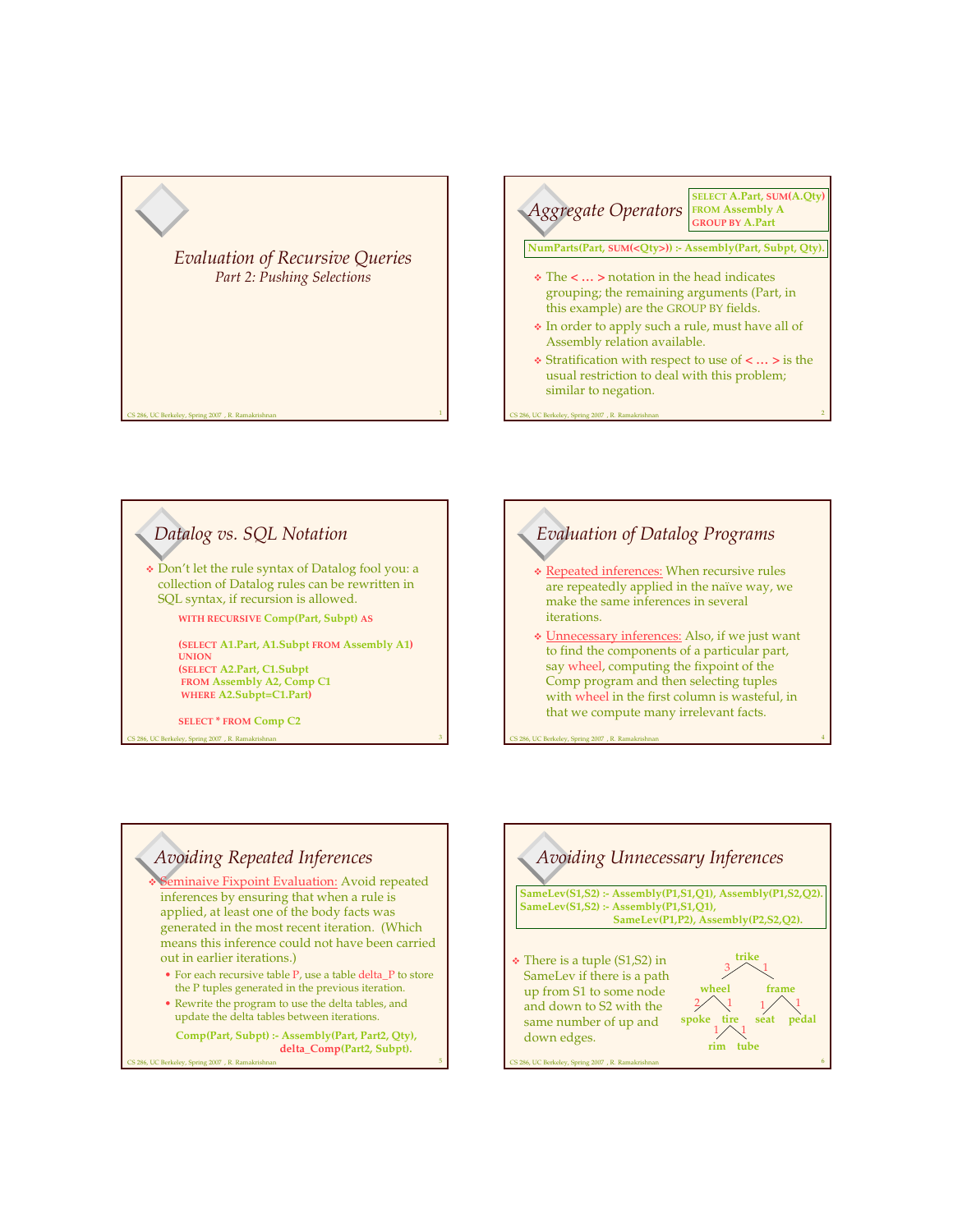## *Avoiding Unnecessary Inferences*

- Suppose that we want to find all SameLev tuples with spoke in the first column. We should "push" this selection into the fixpoint computation to avoid unnecessary inferences.
- But we can't just compute SameLev tuples with spoke in the first column, because some other SameLev tuples are needed to compute all such tuples:
	- **SameLev(spoke,seat) :- Assembly(wheel,spoke,2), SameLev(wheel,frame), Assembly(frame,seat,1).**

Spring 2007, R. Ramakrish

### *"Magic Sets" Idea* Idea: Define a "filter" table that computes all relevant values, and restrict the computation of SameLev to infer only tuples with a relevant value in the first column. **Magic\_SL(P1) :- Magic\_SL(S1), Assembly(P1,S1,Q1). Magic\_SL(spoke). SameLev(S1,S2) :- Magic\_SL(S1), Assembly(P1,S1,Q1), Assembly(P1,S2,Q2). SameLev(S1,S2) :- Magic\_SL(S1), Assembly(P1,S1,Q1),**

**SameLev(P1,P2), Assembly(P2,S2,Q2).**

8

10

CS 286, UC Berkeley, Spring 2007 , R. Ramakrishnan

#### *The Magic Sets Algorithm* Generate an "adorned" program • Program is rewritten to make the pattern of bound and free arguments in the query explicit; evaluating SameLevel with the first argument bound to a constant is quite different from evaluating it with the second argument bound • This step was omitted for simplicity in previous slide Add filters of the form "Magic\_P" to each rule in the adorned program that defines a predicate P to restrict these rules Define new rules to define the filter tables of the

form Magic\_P

CS 286, UC Berkeley, Spring 2007 , R. Ramakrishnan



CS 286, UC Berkeley, Spring 2007 , R. Ramakrishnan

9

11

# *Defining Magic Tables*

 After modifying each rule in the adorned program by adding filter "Magic" predicates, a rule for Magic\_P is generated from each occurrence O of P in the body of such a rule:

- Delete everything to the right of O
- Add the prefix "Magic" and delete the free columns of O
- Move O, with these changes, into the head of the rule

**SameLev bf (S1,S2) :- Magic\_SLbf (S1), Assembly(P1,S1,Q1), SameLev bf (P1,P2), Assembly(P2,S2,Q2).**

**Magic\_SLbf (P1) :- Magic\_SLbf (S1), Assembly(P1,S1,Q1).**

286, UC Berkeley, Spring 2007 , R. Ramakrishna

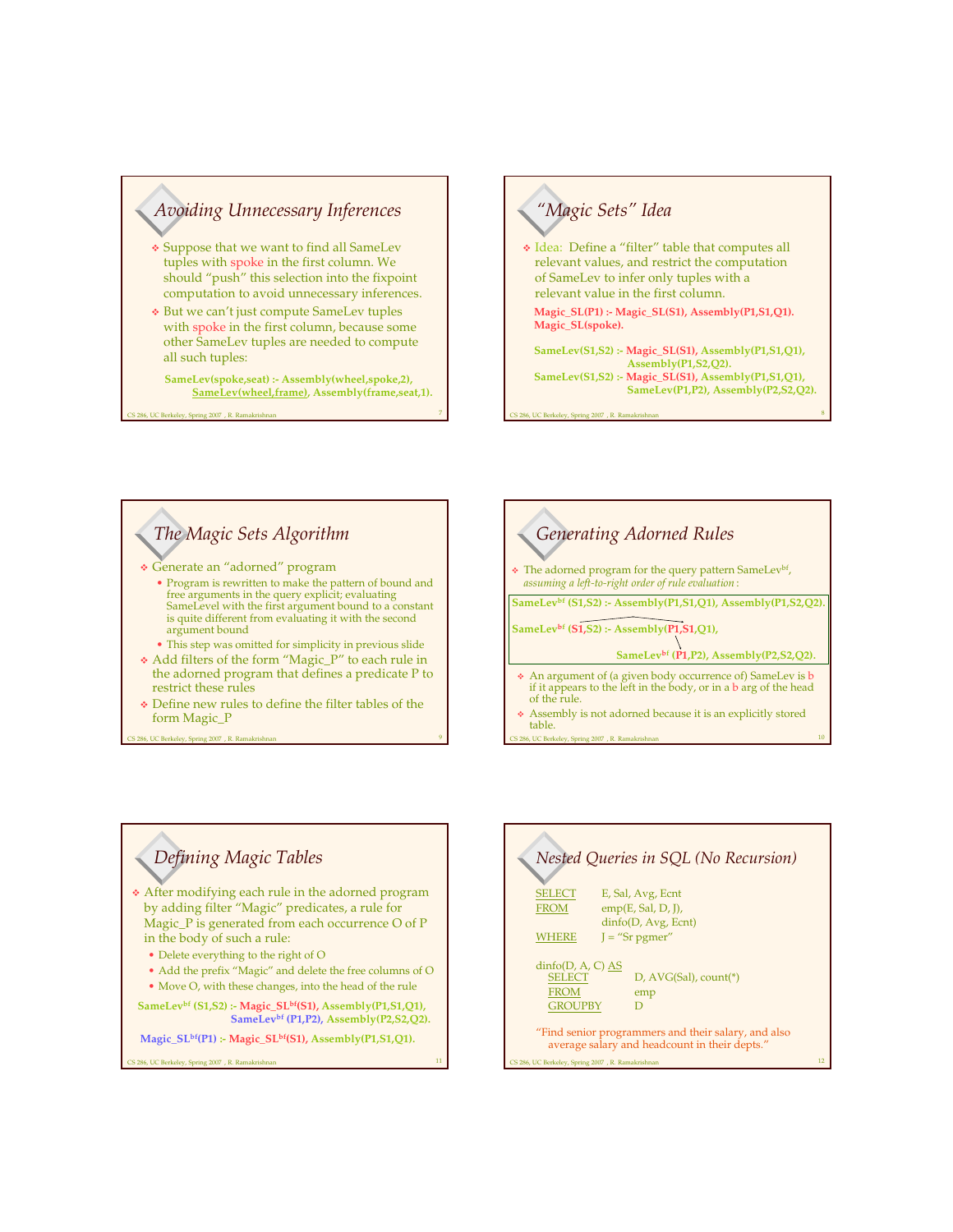*Example – Datalog and Magic*

 Datalog Einfo(E, Sal, Avg, Ecnt) :- J="Sr pgmer", emp(E, Sal, D, J), dinfo(D, Avg, Ecnt).  $dinfo(D, A, C)$  :- ...

#### MAGIC

286, UC Berkeley, Spring 2007 , R. Ramakrish

m\_emp fffb (J) :- J="Sr pgmer". m\_dinfo<sup>bff</sup>(D) :- { J = "Sr pgmer" }, m\_emp<sup>fffb</sup>(J), emp(E, Sal, D, J).  $\text{dinfo}^{\text{bff}}(D, A, C)$ :- m\_dinfo<sup>bff</sup>(D), ...









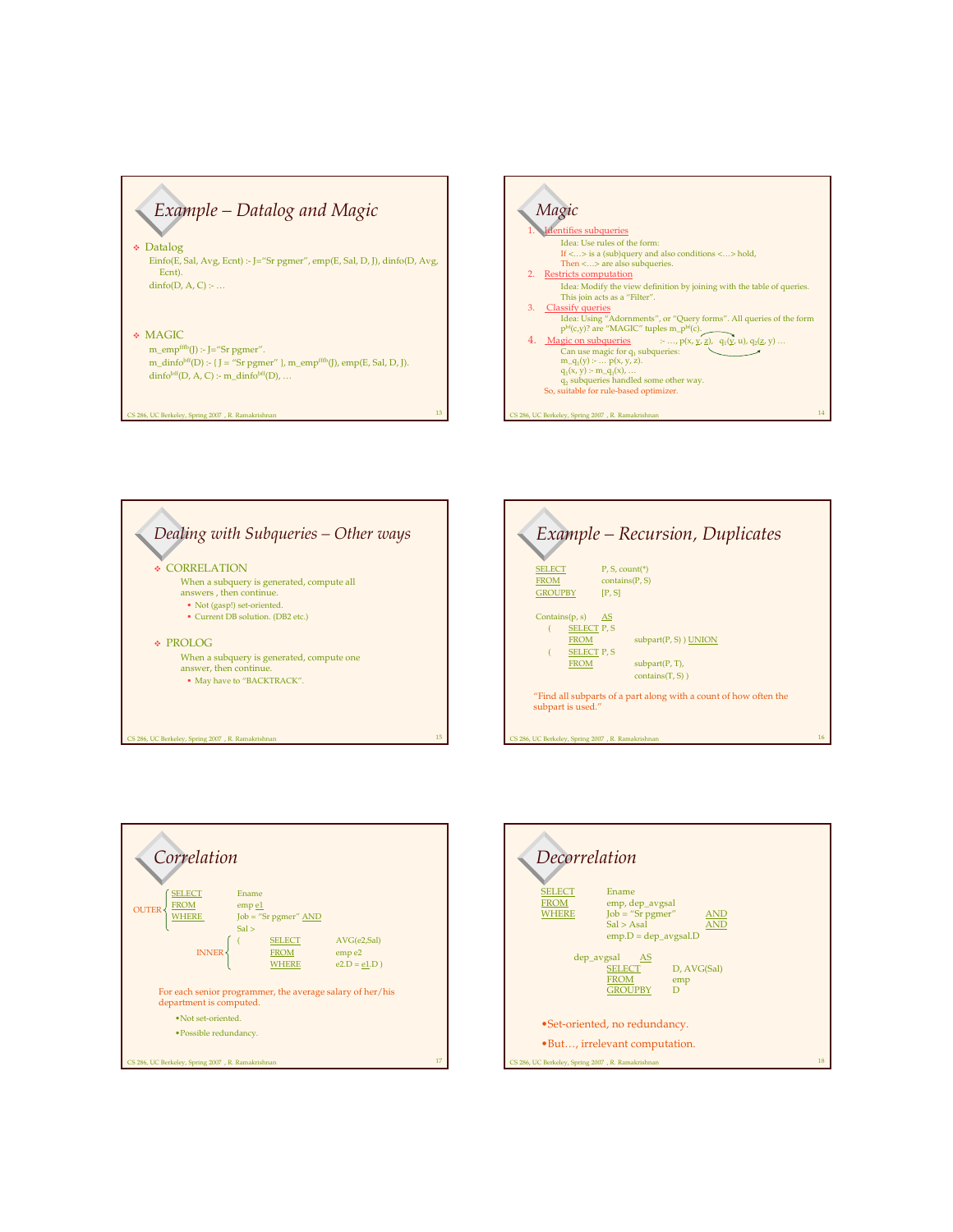|                                                                        | <b>SELECT Ename</b><br><b>FROM</b><br>emp, dep_avgsal<br>Voila! Magic! WHERE Job = "Sr pgmer" AND<br>$Sal > Asal AND$ emp. $D = dep$ avgsal. $D$ |
|------------------------------------------------------------------------|--------------------------------------------------------------------------------------------------------------------------------------------------|
| msg(D)                                                                 | AS                                                                                                                                               |
| <b>SELECT</b>                                                          | <b>DISTINCT</b><br>D                                                                                                                             |
| <b>FROM</b>                                                            | emp                                                                                                                                              |
| WHERE                                                                  | $Job = "Sr$ <i>pgmer"</i>                                                                                                                        |
| dep_avgsal(D, ASal)<br>SELECT<br><b>FROM</b><br>WHERE<br><b>GROUPY</b> | AS<br>D, AVG(Sal)<br>msg, emp<br>$msg.D = emp.D$<br>D                                                                                            |
| CS 286, UC Berkeley, Spring 2007 , R. Ramakrishnan                     | 19                                                                                                                                               |